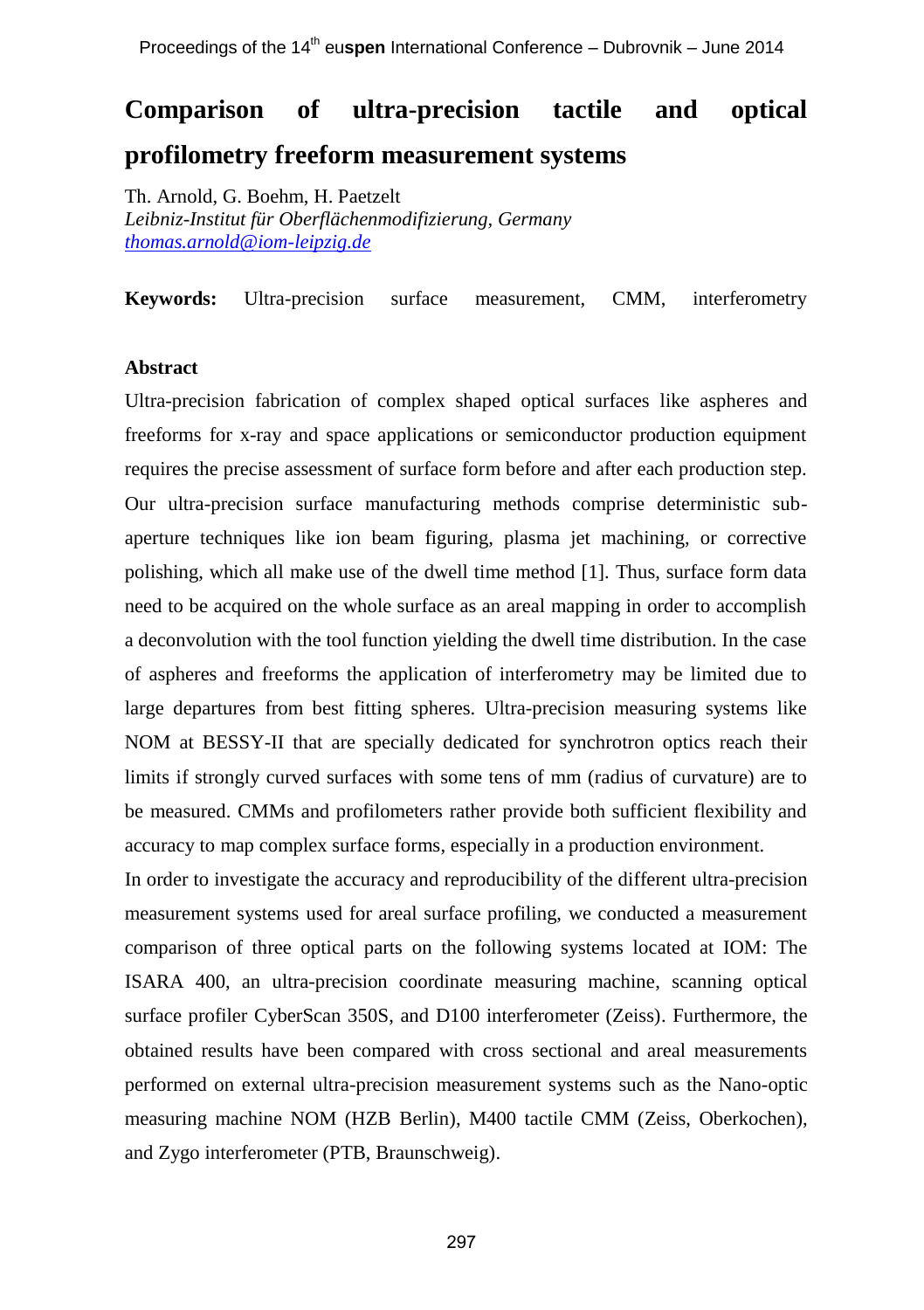# **1. Ultra-precision surface measurement systems**

# **1.1 ISARA 400**

The ISARA400 CMM has been designed for coordinate metrology of large, complex parts with nanometer level measuring uncertainty. Three interferometric distance measuring systems are mounted in a single body metrology frame, which also holds the ultra-sensitive touch probe system. The interferometer laser beams are mutually aligned to the probe tip fulfilling the Abbe principle in 3D within the complete measuring volume. As a result, straightness errors and rotations of the three translation stages will have no first order influence on the measurement result. The 3D measuring uncertainty has been shown to be 107 nm  $(2\sigma)$  within the complete measuring volume of 400 x 400 x 100 mm<sup>3</sup> [2]. Depending on point grid density measuring times can last several hours which might be acceptable for single piece or small batch fabrication.

#### **1.2 Optical surface profiler**

The optical surface profiler comprises a granite portal and a 3-axis air bearing motion, which covers a measuring volume of  $350 \times 350 \times 200$  mm<sup>3</sup>. The surface is scanned by an chromatic distance sensor mounted on the z-axis. Alternatively, a Renishaw touch probe can be attached. The residual error of the x,y-stage for the horizontal plane motion has been determined to be 27 nm after subtraction of systematic errors. The optical probe has a resolution of 3 nm. Form measurements are performed in autofocus mode where the sensor signal is held within a defined distance range and the z-axis follows the surface contour. Thus, the machine is capable of measuring rough and specular surfaces without setting up the motion scheme using a CAD model. A measuring uncertainty of 200 nm has been estimated for the complete measuring volume. The profiler provides short measurement times with high spacial resolution and sufficient accuracy at least for freeforms.

#### **1.3 D100 interferometer**

The D100 is a fast measuring interferometer with stitching options. For nearly flat synchrotron optics a number of sub-apertures have been acquired finally resulting in a full aperture surface measurement with high spatial resolution and an uncertainty of usually less than 10 nm.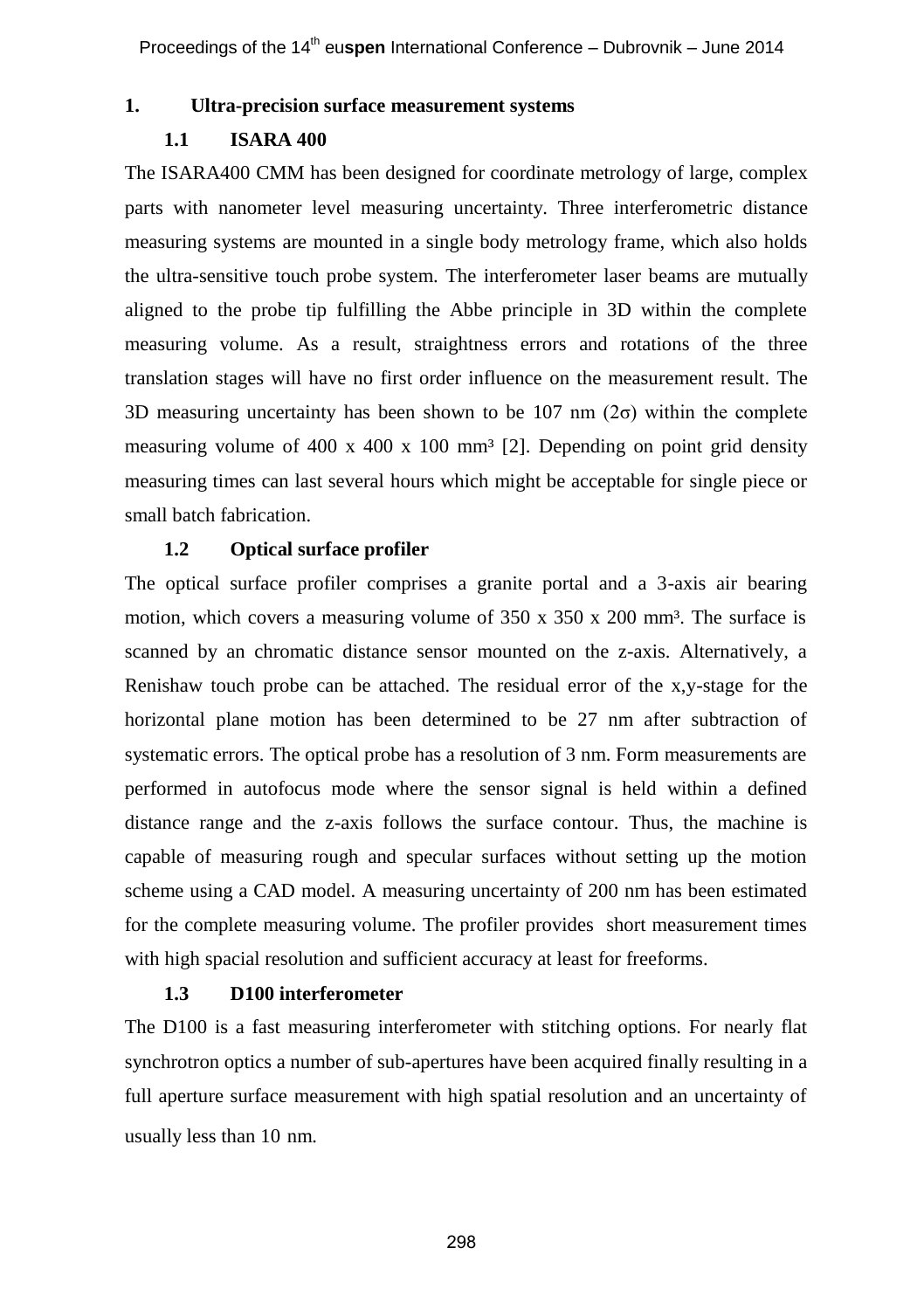Proceedings of the 14<sup>th</sup> euspen International Conference - Dubrovnik - June 2014

# **2. Measurement results**

-75.64

Figure 1: ISARA400 CMM mapping of a spherical mirror after best fit sphere subtraction:  $R = 44636$  mm

nm

+116.0

The first sample was a spherical synchrotron mirror made of zerodur with radius  $R =$ 44598 mm. Figure 1 shows the surface error of the mirror obtained by ISARA400 after removing the best fit sphere. In figure 2 the center line cross section along the xaxis measured with different systems are compared. The main features of the surface shape can be identified in all measurements. The deviations in the long spatial wavelength range of approx. 20-30 nm are mainly due to different workpiece support conditions. Highest spatial measurement resolution is achieved by interferometry. ISARA surface mapping yields the lowest resolution.

Figure 3 shows the results of the surface error measurement of another aspheric synchrotron mirror along the centre line which was obtained from areal mappings for ISARA400 and Zeiss CMM M400. Since the departure from a toroidal shape is in the range of 60 um it was not measurable by interferometer. The NOM profiler was capable to take cross section profiles, only. A very good agreement is found between ISARA400 and NOM profiler as well as Zeiss CMM M400.



Figure 2: Comparison of center line cross section after best fit measured with NOM profiler, D100 interferometer and ISARA400 tactile ultra precision CMM.